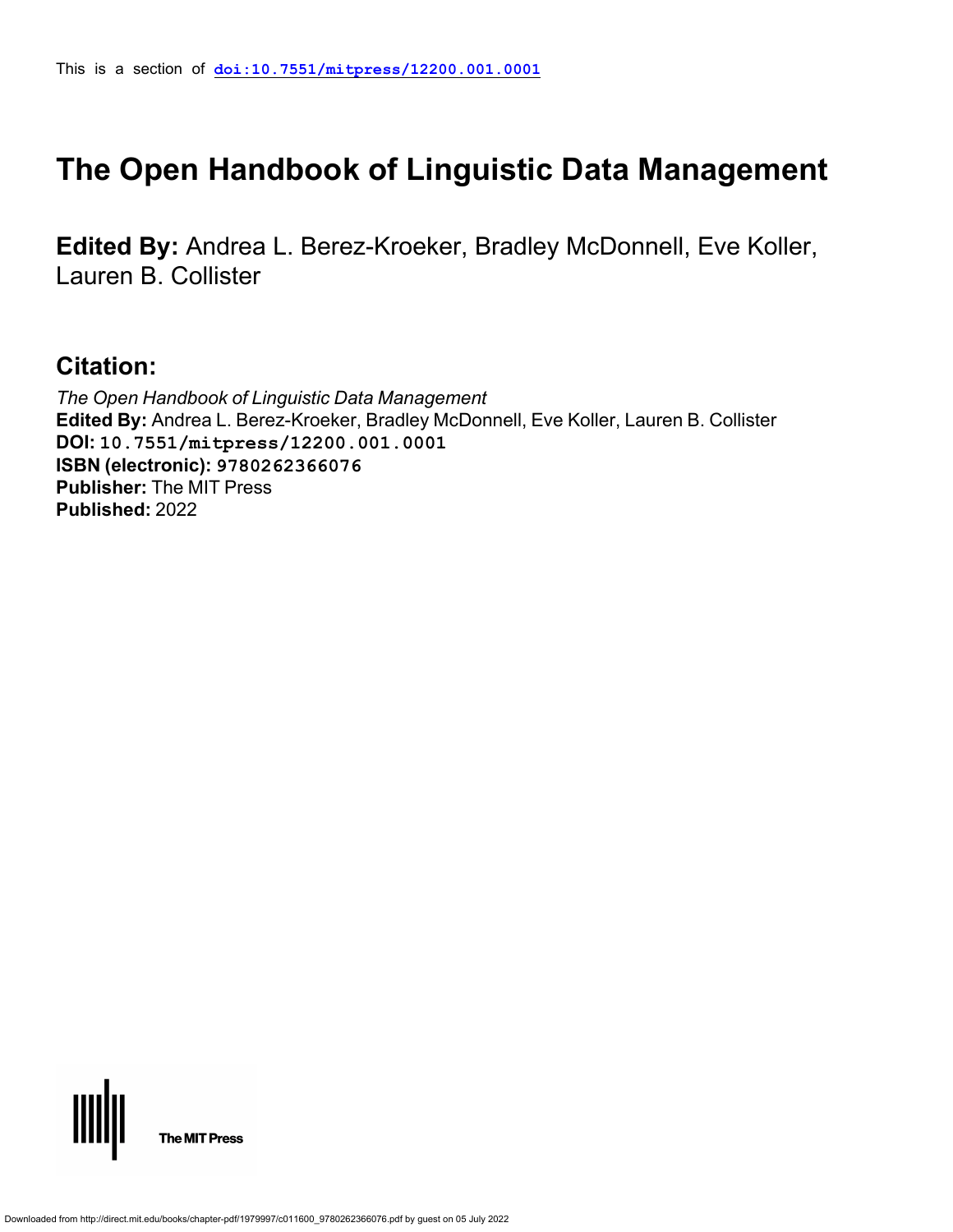# **13 The Value of Data and Other Non-traditional Scholarly Outputs in Academic Review, Promotion, and Tenure in Canada and the United States**

**Juan Pablo Alperin, Lesley A. Schimanski, Michelle La, Meredith T. Niles, and Erin C. McKiernan**

# **1 Introduction**

Conducting a research program is becoming an increasingly complex enterprise for many academic faculty. In many fields, large volumes of research data are collected, and solutions must be found not only for interpretation and analysis, but also for aspects of data management such as organization, storage, sharing, transfer, and security, as well as management of software, hardware, and/or cloud services (Marx 2013). This can be the case not only in fields in which it might be expected (particle physics, genomics) (Marx 2013) but also in medicine (e.g., Margolis et al. 2014) and in fields that may incorporate both qualitative and quantitative approaches, such as the social sciences and humanities (e.g., Kaplan 2015).

As of 2010, the Linguistics Society of America has also recognized the diverse complexity in forms of scholarly work in the field, acknowledging the use and production of "not only grammars, dictionaries, and text collections, but also archives of primary data, electronic databases, corpora, critical editions of legacy materials, pedagogical works designed for the use of speech communities, software, websites, or other digital media" in its "Resolution Recognizing the Scholarly Merit of Language Documentation."1 In this document, the Linguistics Society of America further recommends that these forms of work be recognized when hiring new faculty, as well as in tenure and promotion decisions, and acknowledges this will require developing methods to review these alternative forms of scholarship compared with more traditional works such as monographs, books, and journal articles.

In addition to navigating the complexities of academic research and scholarly activities, there are also expectations of faculty to contribute teaching and service at their institutions. In fact, for career advancement, expectations overall have increased over the last several decades. Whereas it was once sufficient for faculty to excel in either teaching or research, it is now typical to expect excellence in all three of the academic trifecta: research, teaching, and service (Gardner & Veliz 2014; Schimanski & Alperin 2018; Youn & Price 2009). That being said, there is also considerable evidence that the research component, supported mainly by scholarly outputs such as publications, is widely considered to be the most strongly weighted of the three (e.g., Acker & Webber 2016; Harley et al. 2010; Macfarlane 2007; and see Schimanski & Alperin 2018 for review). Nonetheless, significant contributions to academic service and teaching are required, and these rising demands of the academic faculty lead to time pressure to fulfill all obligations. Considering their limited time, faculty are in a position of needing to prioritize their activities to balance their own career objectives with those required by their institutions and departments for career advancement via the review, promotion, and tenure (RPT) process.

Those faculty serving on RPT committees also need to prioritize their time; when assessing the research outputs of other faculty, it is easier for committee members to rely on factors such as the prestige and reputation of the venues in which scholarly works are published including their impact factors (e.g., Adler, Ewing, & Taylor 2009; Harley et al. 2010; Malsch & Tessier 2015; McKiernan et al. 2019; Niles et al. 2020; Walker et al. 2010). Just as there is evidence that the prestige of the publisher matters for RPT—some institutions provide ranked lists of journals and publishing with university presses is most desirable for books (King et al. 2006; Thatcher 2007) there is also evidence that various academic fields value some types of academic outputs more than others. Most commonly, the highly valued outputs include peer-reviewed journal articles and monographs, and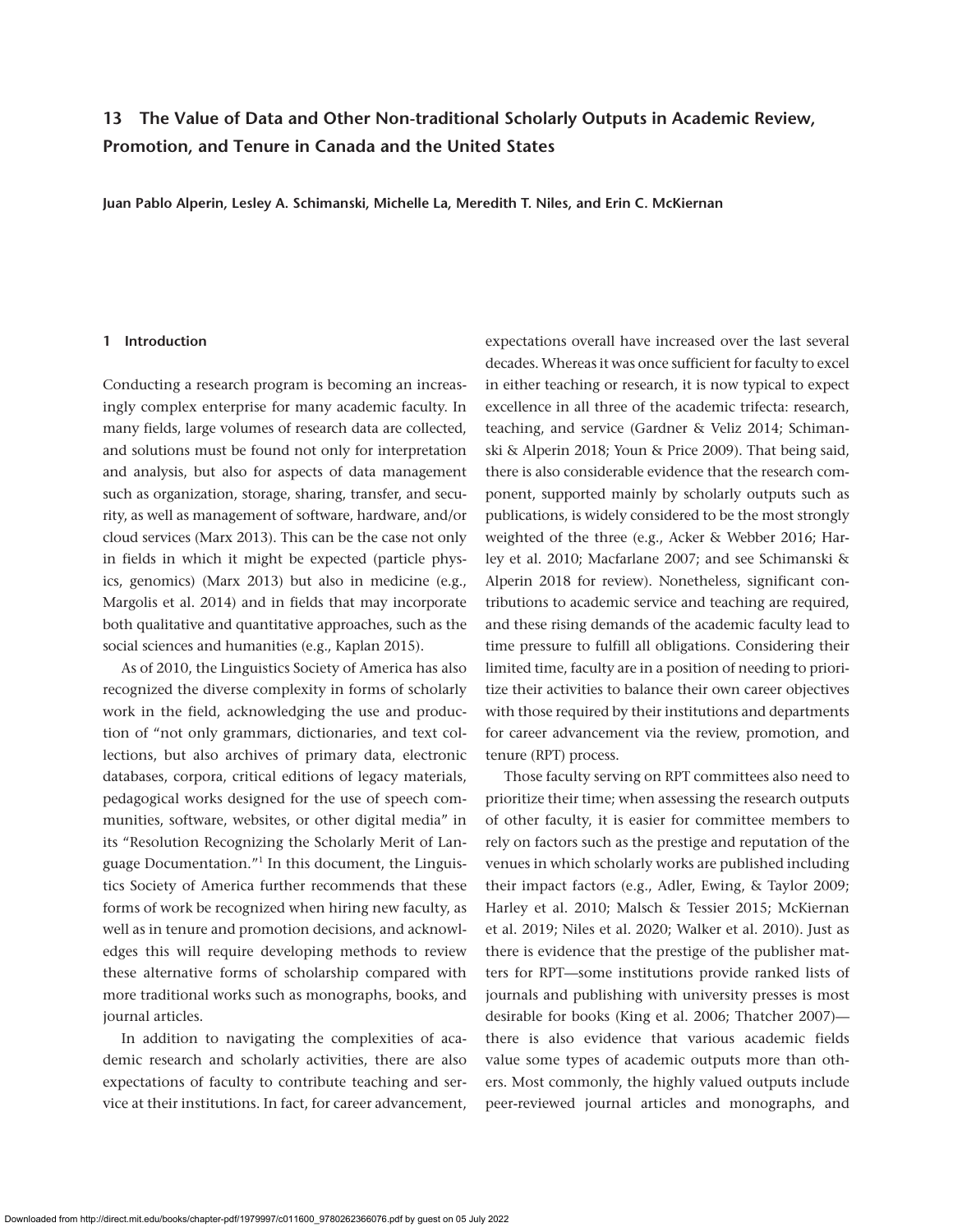to a lesser degree, books and submissions to academic conferences (Coonin & Younce 2009; Harley et al. 2010; Liner & Sewell 2009). However, faculty tend to produce a greater range of scholarly outputs, including but not limited to software, data sets, reports, preprints, creative performances, educational materials, articles in newspapers and magazines, blogs and social media, and various forms of public outreach. That faculty devote their time to such scholarly contributions indicates that they find value in these activities, despite the perception that they contribute less toward career advancement. This leaves us to ask: *What role do activities and outputs beyond those that appear in traditional publication channels such as journals, books, and academic conferences play in review, promotion, and tenure processes?* To investigate this topic, we focus on three related sub-questions:

- 1. What activities and outputs are mentioned in documents related to RPT?
- 2. How do the activities and outputs mentioned in documents related to RPT vary across institution types and disciplines?

Finally, and more specifically, given the topic of this handbook, we examine the following third sub-question:

3. To what extent and in which ways are data-related outputs mentioned in RPT documents?

In asking these questions, we must acknowledge that the framing of our research unintentionally pits "traditional" forms of scholarship against "other," "alternative," and "non-traditional" forms. We adopt this language from the existing literature, but acknowledge that doing so risks bias in favor of the status quo (Eidelman & Crandall 2012). With that warning in mind, we begin answering the research questions with a brief overview of previous research on the role that scholarly outputs play in the RPT process and, in the following two sections, we describe our methodological approach and our findings, including a summary statistics and specific examples of how outputs are discussed. We conclude the chapter with a discussion of how our findings fit into the wider literature on scholarly outputs and research evaluation.

#### **2 The role of scholarly outputs in the RPT process**

The types of scholarly outputs that are recognized in the assessment of research and publication may vary across institutions and the disciplines, but there are some overall

trends discussed in previous research. In many disciplines (e.g., physical and life sciences, engineering, psychology, business), the peer-reviewed journal article is the gold standard and typical means for demonstrating productivity, as well as the quality and reach of one's research outcomes (Coonin & Younce 2009; Harley et al. 2010). In other disciplines (e.g., history, English, anthropology), monographs and edited volumes are the preferred medium (Estabrook & Warner 2003). RPT guidelines generally give credit for these traditional mediums in the communication of scholarly work.

For journal articles, it is generally understood that those published in peer-reviewed journals, in international journals, and in those with high journal impact factor are most highly valued in the RPT process (Dennis et al. 2006; Foos, Holmes, & O'Connell 2004; King et al. 2006; Seipel 2003; Walker et al. 2010). Although most would agree that having gone through the peerreview process should correspond to higher quality publications, it is less clear whether publishing in a journal perceived as prestigious, with good name recognition, and/or with a high journal impact factor really indicates high-quality scholarly work (Brembs 2018). Similarly, for monographs and books, publishing by presses with editorial boards and/or peer reviewers, and by university presses, may be taken to suggest higher quality (Thatcher 2007). The use of the venue of publication has been widely critiqued, most prominently in the Declaration on Research Assessment (DORA, n.d.) and in the Leiden Manifesto (Hicks et al. 2015), because they substitute indepth assessment, using both qualitative and quantitative measures, of the scholarly work in question.

RPT committees may consider additional forms of scholarly outputs, but these tend to carry less weight toward the decision, if they are mentioned at all in the policies and guidelines for the process (e.g., Harley et al. 2010). These may include conference proceedings, textbooks, reports, websites, creative performances and compositions, exhibitions, development of software and instrumentation, patents, commercialization, databases, grant funding, social media, and more (Cabrera et al. 2017; Harley et al. 2010; Sanberg et al. 2014; Stevens, Johnson, & Sanberg 2011). In their survey of US faculty, Blankstein and Wolff-Eisenberg (2019), found a general belief that non-traditional scholarly works should receive less recognition, but also that about a third of faculty think that preprints, which are traditional publications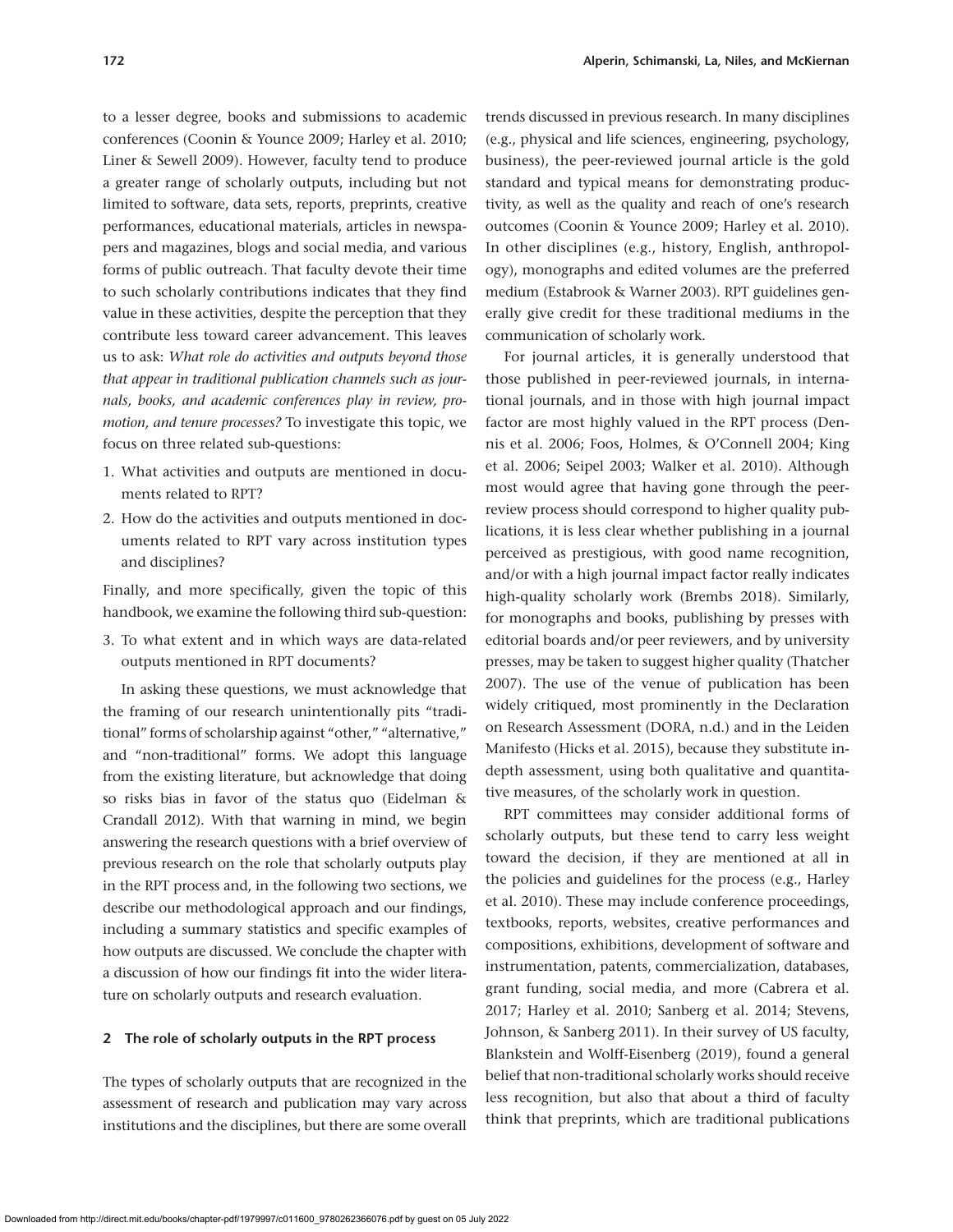that have not yet undergone peer review, should be valued equally to published traditional research publications. This number may continue to increase with efforts such as those of ASAPbio ([https://asapbio.org\)](https://asapbio.org), a nonprofit organization promoting transparency in research communication, and changing editorial policies that promote the use of preprints (*Nature* 2019).

With regard to data management and sharing, there is a dearth of evidence in the published literature regarding their consideration in the RPT process. This lack of evidence may reflect a perceived risk of making research data available to others and losing one's first rights to uncover important findings in those data, as well as having others expose errors in one's work (e.g., Gorgolewski, Margulies, & Milham 2013; Kim & Adler 2015; Tenopir et al. 2015) despite evidence that sharing data tends to increase citations and funding opportunities (reviewed by (McKiernan et al. 2016; further discussion of data citations, also see Champieux & Coates, chapter 12, this volume). It may also reflect that data-sharing practices are relatively new, and that there is more room for embracing open data, especially in the social sciences, as discussed by Gawne and Styles (chapter 2, this volume). As such, their consideration in the RPT process may become more common as attitudes toward data continue to evolve, as they did during the period studied by Tenopir et al. (2015). Their surveys suggest that faculty (especially younger age groups) became more accepting of data sharing during 2009–2014. More recently, another survey found that over half of US-based researchers believe that data sharing is important to enable others to attempt to reproduce findings (Blankstein & Wolff-Eisenberg 2019). This shift in attitude is supported by policies encouraging or requiring data sharing from some journal publishers and from funders who have an interest in maximizing the benefits emerging from grant funding (Kim & Stanton 2016; McKiernan et al. 2016), and from projects like Make Data Count ([https://makedatacount.org\)](https://makedatacount.org), which seeks to generate metrics to capture data usage (further discussion of the practice of data archiving and sharing can be found in Andreassen, chapter 7, this volume). Also, to bridge the gap between traditional outputs and the sharing of data sets, the notion of "data papers" has been suggested as a mechanism for sharing and explaining data sets (Gorgolewski, Margulies, & Milham 2013). The notion of data papers and efforts for data metrics

are both indicative of a perceived need of having data valued as part of the RPT process.

The collective evidence seems to suggest that RPT policy tends to focus on traditional academic outputs such as publication of journal articles and monographs/ books, depending on discipline. However, if we directly evaluate documentation related to the RPT process, such as policies and guidelines, can we find evidence for nontraditional outputs and data-related works being valued in academic career evaluations?

# **3 Methods**

This chapter presents selected findings from a larger study on RPT practices in the United States and Canada for which we collected and analyzed documents pertaining to the RPT process. A full description of the methods for selecting institutions, identifying documents, and analyzing them can be found in Alperin et al. (2019) and in the research note in the accompanying data set (Alperin et al. 2018).

Briefly, we used the 2015 edition of the *Carnegie Classification of Institutions* (Carnegie Foundation for the Advancement of Teaching 2015) and the 2016 edition of the Maclean's "University Rankings" (Rogers Digital Media 2016) to identify universities in both countries and proceeded to select a stratified random sample across three institutions types: those that focus on doctoral programs (i.e., research-intensive institutions; labeled R-type), those that predominantly grant master's degrees (labeled M-type), and those focused on undergraduate programs (i.e., baccalaureate degrees; labeled B-type). We then used a combination of web searches, crowdsourcing (i.e., calls on social media), and targeted e-mails to collect documents that pertain to the RPT process. We obtained a wide range of documents, including collective agreements, faculty handbooks, guideline documents, forms, and presentations. Some of the documents pertained to the university as a whole, whereas others were produced by a specific academic unit (i.e., a school, department, or faculty). We classified the latter group into three main disciplinary areas according to the National Academies' taxonomy (National Academy of Sciences 2006): life sciences (LS); physical sciences and mathematics (PSM); and social sciences and humanities (SSH). Units that could not be classified into a single discipline were deemed to be multidisciplinary and were coded as such.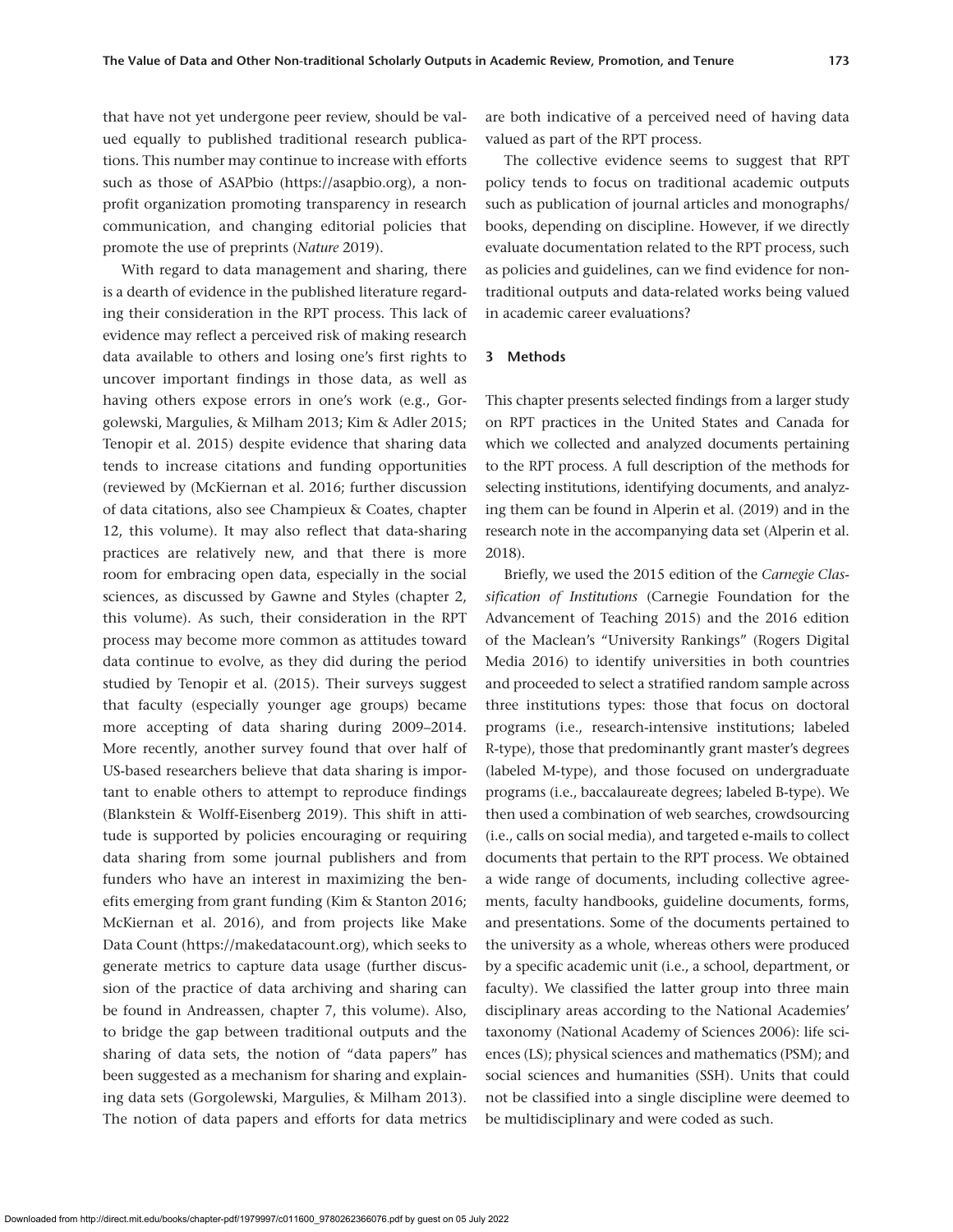In the end, we obtained 864 documents from 129 universities, with an intentional oversampling of R-type institutions given the prominent role that research and research outputs play at these institutions. This led to obtaining university-level documents from 57 R-type institutions, 39 M-type institutions, and 33 B-type institutions. We were also able to obtain at least one document from academic units at a subset of 60 universities, reaching a total of 381 distinct academic units. Due to the different sample sizes across institution types and a particular interest in the processes at research-intensive institutions, we limited our disciplinary analysis to academic units from the 57 R-type institutions. This analysis included 33 (28%) LS units, 21 (18%) PSM units, 39 (34%) SSH units, and 23 (20%) multidisciplinary units, spanning 43 (75%) of the 57 R-type institutions in the sample.

Documents were loaded into QSR International's NVivo 12 and grouped into two sets (i.e., NVivo nodes) corresponding to the institution-level guidelines and those for individual academic units following the procedure described in Alperin et al. (2019). We performed a series of text queries combined with manual revision and uncoding of irrelevant sections for an extensive set of terms that refer to research outputs. We took a maximalist approach to identifying the relevant terms, first by reading through the research or scholarship sections of a subset of documents chosen from each institution type and noting the outputs listed there. We then proceeded to perform a text query for each output and related variants, including plurals and alternate spellings, to identify all instances of those terms across the entire corpus regardless of where it appeared in the document. In manually reviewing every instance, we uncoded any instances where the term was used to refer to something other than a research output and identified additional terms to be included in the search. In this way, we expanded the original list of terms whenever a new type of output was mentioned in proximity to one already identified. A detailed description of all of the terms used, as well as the text query used to search for all variants of each term, can be found in the research note that accompanies the public data set (Alperin et al. 2018).

To our knowledge, there is no agreed-upon list of outputs or categories of outputs on which to base our work, and so we set out to construct our own list of terms and bespoke categories. Informed by the research team's experience on issues related to scholarly communications

and research assessment, we began with a deductive approach to identify the traditional outputs, including those discussed in the RPT literature. We complemented this approach by doing a close read of the RPT documents to identify the types of outputs that are recognized toward faculty evaluation. Following an open-coding and constant comparison approach (Strauss & Corbin 1990), we labeled each new term separately and compared it to the already existing terms and categories. If they referred to an output considered to be synonymous with one seen previously, they were grouped together. If the new term was judged to refer to something previously not seen, a new label was assigned to the term and, if necessary, a new category was created. In all cases we were careful to be inclusive of variations of spelling, terminology, and synonyms whenever querying for a new output. Several iterations of this process led to categories of variable size (described in detail in table 13.1). The data related to each individual term (prior to categorization) are publicly available along with the scripts used to perform aggregations by institution type and discipline to facilitate replication and further exploration (Alperin et al. 2019).

When counting the number of mentions per institution type, we considered there to be a mention when at least one document belonging to that institution or any of its academic units made mention of the output. Similarly, when counting the number of mentions per discipline, we considered there to be a mention when at least one of the documents belonging to that discipline at the institution in question made a mention of the output. For example, we have two university-level documents from the University of Utah and an additional eleven documents from ten different academic units. Of these, only one document, pertaining to the Department of Psychology, mentions a variant of the term "dataset." It does so in the following way: "Research/ scholarship is sustained and ongoing, with evidence of work at all stages of the research process (e.g., publications, submitted manuscripts, draft manuscripts and conference presentations, collected *data sets*, plans for future work, intra- and/or extra-mural funding, and so on)" (emphasis added; University of Utah 2011). We would therefore consider this to be an example of an R-type mention (the University of Utah's Carnegie classification) as well as a SSH mention (the Department of Psychology's classification). In much the same way, we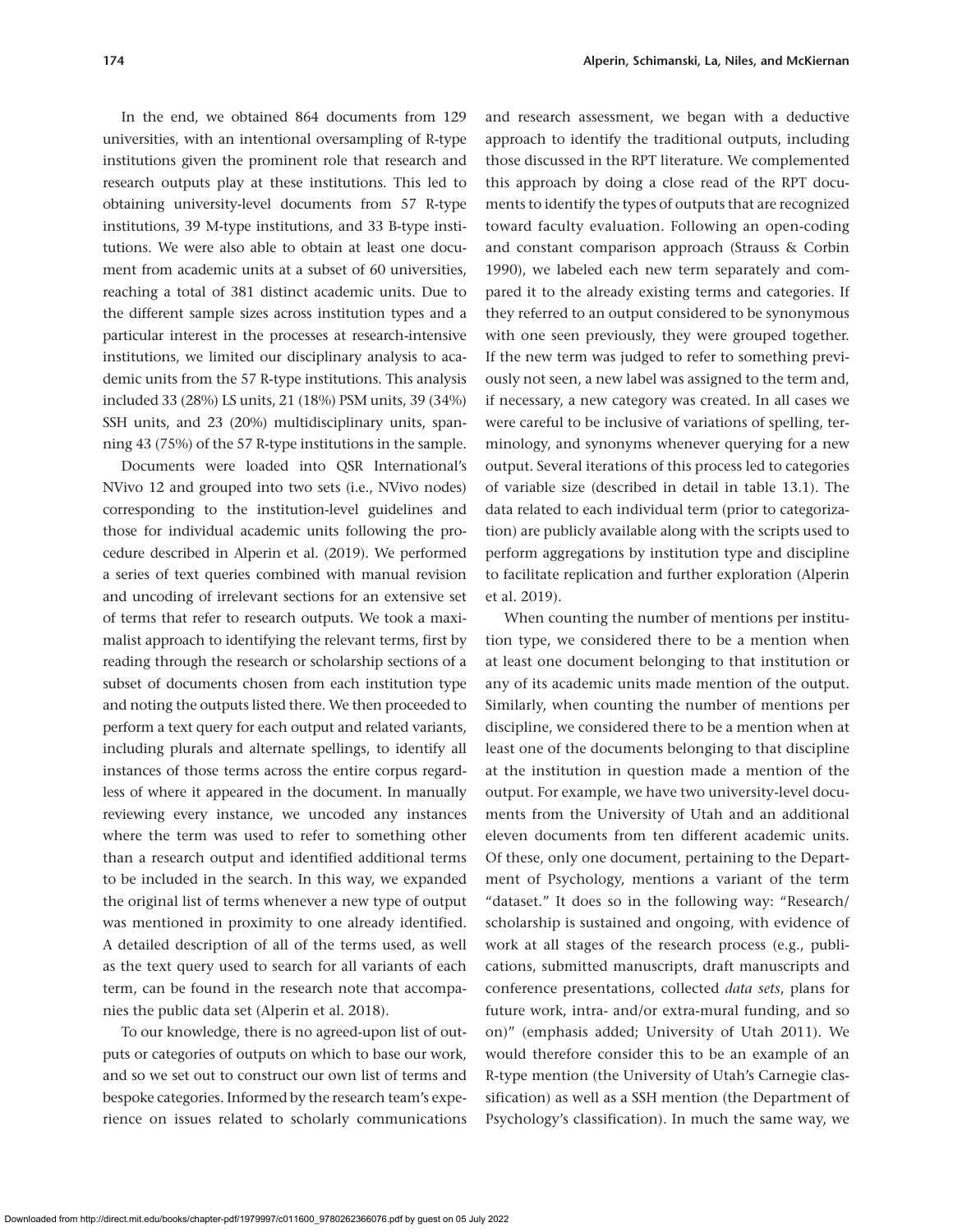considered one of our defined category of outputs to be mentioned if at least one of the terms within that category was mentioned, as per the preceding description, in a given institution or discipline. Using the preceding example, we could consider the *data* category to have been mentioned at an R-type institution and in an SSH discipline.

## **4 Results**

# **4.1 Types of outputs**

We identified 127 different kinds of outputs in our corpus, which we grouped into twelve categories. In what follows we present a brief overview of the categories we arrived at, along with several examples of the terms included within each (table 13.1). A full description and

#### **Table 13.1**

Categories of outputs and examples of the outputs found in each

a list of every term is available in the methodology note of the accompanying data set (Alperin et al. 2018).

The categories we created are varied in their composition. While some are made up of very few types of output (e.g., *preprints* and *data*), others represent a variety of output types (e.g., *arts*, *education*, and *events*). Four of the categories (i.e., *traditional*, *conventional*, *funding*, and *unspecified*) could be considered by some to fall under a broader definition of "traditional." We have chosen to analyze them separately, even though many of the outputs, especially those in the *unspecified* category, are likely to be referring to traditional and conventional outputs as well (see Schimanski & Alperin, 2018, for discussion of the values of different output types in RPT). To reflect the conceptual similarity in these four categories, they are grouped together in tables 13.1–13.3.

| Category                                      | Description                                                                                                                             | Examples                                                                           |  |  |
|-----------------------------------------------|-----------------------------------------------------------------------------------------------------------------------------------------|------------------------------------------------------------------------------------|--|--|
| Traditional                                   | Relating to the longest standing and most formal<br>mediums of scholarly communication, verbal and<br>written.                          | Books, journal articles,<br>presentations                                          |  |  |
| Conventional                                  | Relating to other verbal and written work that<br>caters to an academic audience.                                                       | Book reviews, editorials, posters                                                  |  |  |
| Funding                                       | Relating to the acquisition of research funding.                                                                                        | Grants, funding                                                                    |  |  |
| Unspecified                                   | Relating to written dissemination of knowledge to<br>an academic audience, format not specified.                                        | Publications, outputs, papers,<br>manuscripts                                      |  |  |
| Arts                                          | Relating to work that is in the realm of visuals,<br>music, language, or performance.                                                   | Performances, creator works,<br>exhibitions                                        |  |  |
| Data                                          | Relating to the creation or management of data.                                                                                         | Databases, databanks, data sets                                                    |  |  |
| Education                                     | Relating to the creation of pedagogical materials or<br>methods.                                                                        | Textbooks, syllabi, lectures                                                       |  |  |
| Events                                        | Relating to participation in a formally organized<br>social occasion based around a topic with a special-<br>ized or academic audience. | Conferences, workshops, seminars                                                   |  |  |
| Information and Communication<br>Technologies | Relating to the medium of work that is digital,<br>audible, or visually recorded.                                                       | Audiovisual resources, aids, and<br>materials; videos                              |  |  |
| <b>Intellectual Property</b>                  | Relating to work that results in intellectual<br>property.                                                                              | Patents, inventions, technology<br>transfer                                        |  |  |
| Preprints                                     | Relating to documents typically intended for peer-<br>review process, but published ahead of that process.                              | Preprint, working paper                                                            |  |  |
| Public Media                                  | Relating to the dissemination of knowledge to a<br>non-academic audience.                                                               | Newspaper articles, films,<br>newsletters                                          |  |  |
| Software                                      | Relating to computer code in the form of software<br>or programs.                                                                       | Software, computer programs                                                        |  |  |
| Third-Party Collaborations                    | Relating to consulting or contract work where an<br>individual is hired by a non-academic entity for<br>their expertise.                | Consulting works, policy analysis<br>and reports, contract research and<br>reports |  |  |
| Works in Progress                             | Relating to academic work that is in progress, has<br>not been published, or is forthcoming.                                            | Ongoing research, unpublished<br>work, research in progress                        |  |  |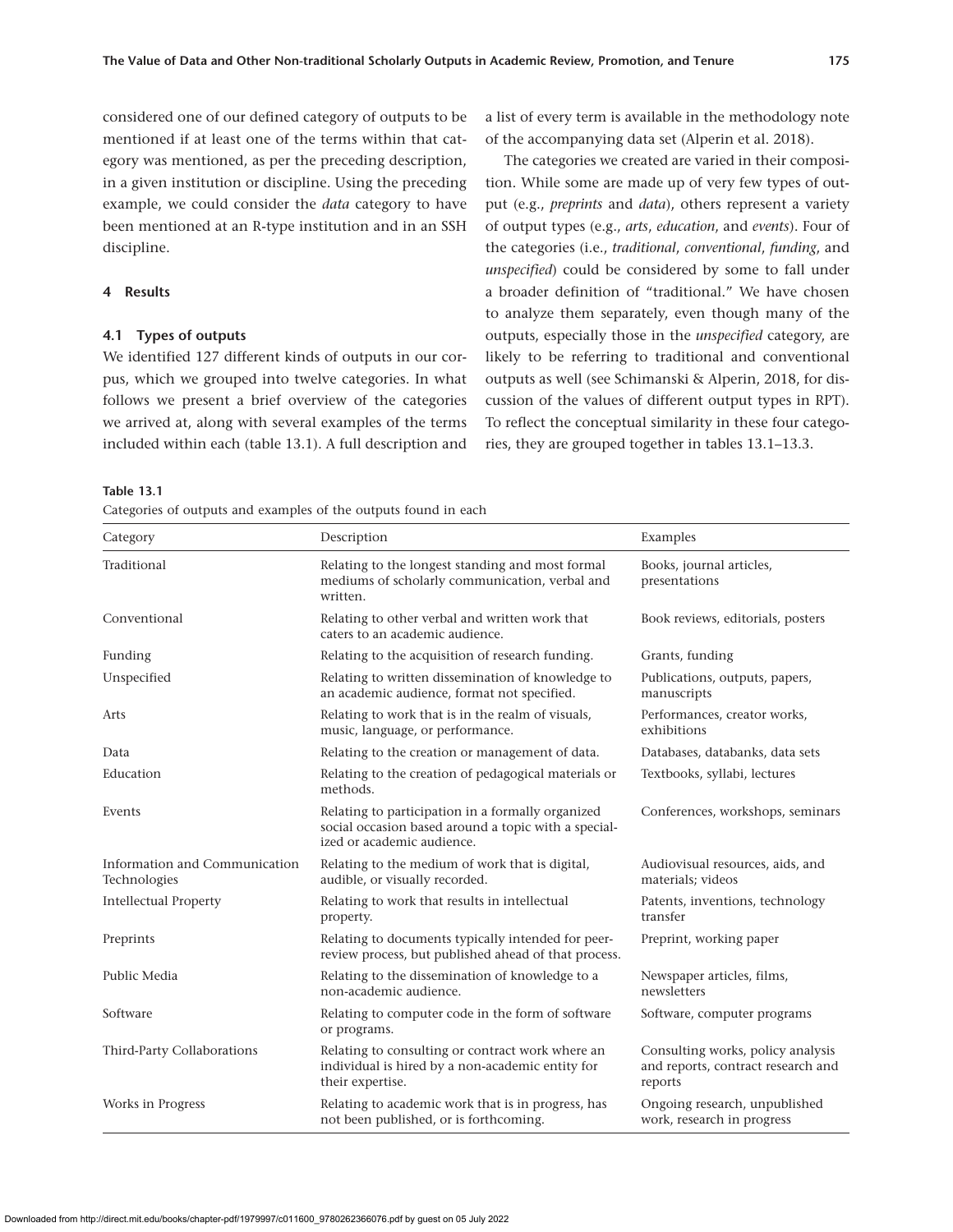# **4.2 Mentions of outputs across institutions and disciplines**

As previously reported (Alperin et al. 2019), we found that terms referring to the most *traditional* outputs were ubiquitous, appearing in around 95% of all institutions across the three institution types (table 13.2). Although we consider the acquisition of grant funding a traditional output (Alperin et al. 2019), in this analysis, we separated terms related to *Funding* separately and found they were present in 82%–87% of institutions. We have also added terms for what we refer to as *conventional* outputs, which might be considered "traditional" and which were found in 82% of R-type, 62% of M-type, and 67% of B-type institutions. In this same vein, *unspecified* terms that are likely stand-ins for traditional outputs can be found in over 90% of institutions of each type—significantly more than almost every remaining category. The only other two categories that come close in prevalence are the *education* and *events* categories, both of which are found in 85%–91% of institutions of each type (table 13.2).

Overall, we found that R-type institutions were more likely to mention the whole range of outputs. With the exception of the *arts* and *third-party* categories, R-type institutions have proportionally more or equal mentions of every output category when compared to M-type and B-type institutions. This is especially true of the

*intellectual property*, *information and communication technologies*, and *software* categories, all of which are mentioned in 65%–68% of the R-type institution documents, but only in 33%–38% of the M- and B-type institutions (table 13.2). The difference was also noticeable in the *data* and *preprints* categories, which were the least mentioned overall (more on the difference in data-related outputs in section 4.3).

In looking within the fifty-seven R-type institutions, we see a similar pattern across the academic units of the various disciplines. *Traditional* outputs are universally valued, with 94%–95% of academic units across the three disciplines, and 77% of the multidisciplinary units, mentioning their use (table 13.3). *Funding*-related output mentions can be found in 84%–94% in the units of each discipline, with the LS and PSM units having more mentions than those of SSH. *Unspecified* outputs are also universally mentioned, with 94%–97% of units in the three disciplines mentioning such terms along with 82% of the multidisciplinary units. Of the four categories that could be considered "traditional," the *conventional* outputs are the least mentioned in the academic unit documents. Outputs in this category can be found in 64% of multidisciplinary units, 68% of those of SSH, 70% of PSM, and 76% of LS.

Similarly, we found cross-disciplinary interest in *education-*related outputs, with 92%–95% of the each

| Category                                         | R-type   |     |                | M-type |                | B-type   |  |
|--------------------------------------------------|----------|-----|----------------|--------|----------------|----------|--|
| of output                                        | $(n=57)$ |     | $(n=39)$       |        |                | $(n=33)$ |  |
| Traditional                                      | 53       | 93% | 37             | 95%    | 31             | 94%      |  |
| Conventional                                     | 47       | 82% | 24             | 62%    | 22             | 67%      |  |
| Funding                                          | 49       | 86% | 34             | 87%    | 27             | 82%      |  |
| Unspecified                                      | 55       | 96% | 36             | 92%    | 30             | 91%      |  |
| Arts                                             | 47       | 82% | 33             | 85%    | 29             | 88%      |  |
| Data                                             | 9        | 16% | $\overline{4}$ | 10%    | 2              | 6%       |  |
| Education                                        | 52       | 91% | 33             | 85%    | 30             | 91%      |  |
| Events                                           | 52       | 91% | 35             | 90%    | 29             | 88%      |  |
| Information and<br>Communication<br>Technologies | 38       | 67% | 15             | 38%    | 12             | 36%      |  |
| Intellectual<br>Property                         | 39       | 68% | 15             | 38%    | 11             | 33%      |  |
| Preprints                                        | 13       | 23% | 2              | 5%     | $\overline{4}$ | 12%      |  |
| Public Media                                     | 39       | 68% | 19             | 49%    | 11             | 33%      |  |
| Software                                         | 37       | 65% | 15             | 38%    | 12             | 36%      |  |
| Third-Party<br>Collaborations                    | 25       | 44% | 18             | 46%    | 12             | 36%      |  |
| Works in Progress                                | 34       | 60% | 17             | 44%    | 16             | 48%      |  |

### **Table 13.2**

|  |  | Presence of outputs in documents by institution type |  |  |
|--|--|------------------------------------------------------|--|--|
|  |  |                                                      |  |  |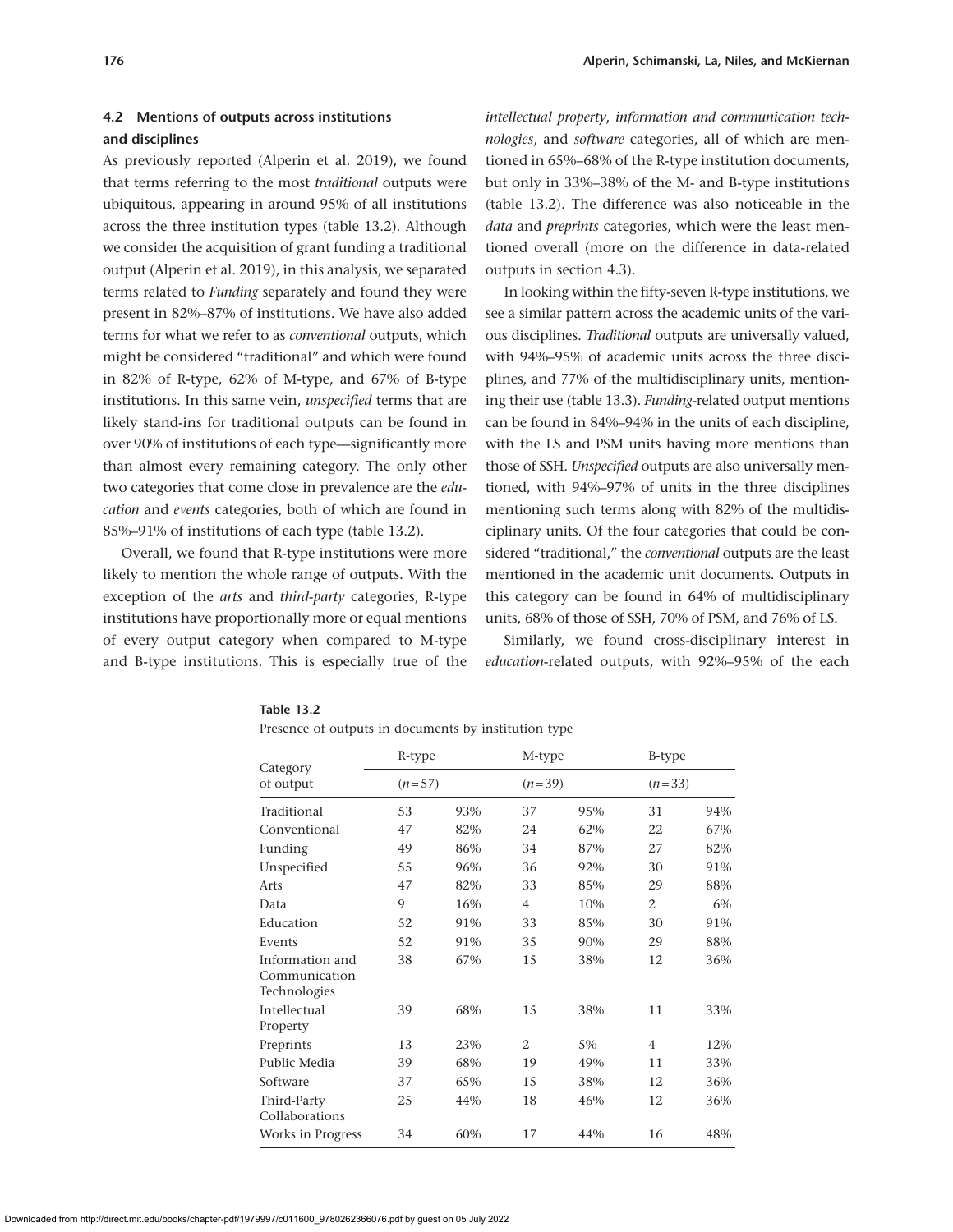|                                               | SSH |          | <b>PSM</b>     |          | LS |          | Multidisciplinary |          |  |
|-----------------------------------------------|-----|----------|----------------|----------|----|----------|-------------------|----------|--|
| Category of output                            |     | $(n=39)$ |                | $(n=21)$ |    | $(n=33)$ |                   | $(n=23)$ |  |
| Traditional                                   | 36  | 95%      | 19             | 95%      | 31 | 94%      | 17                | 77%      |  |
| Conventional                                  | 26  | 68%      | 14             | 70%      | 25 | 76%      | 14                | 64%      |  |
| Funding                                       | 32  | 84%      | 18             | 90%      | 31 | 94%      | 19                | 86%      |  |
| Unspecified                                   | 37  | 97%      | 19             | 95%      | 31 | 94%      | 18                | 82%      |  |
| Arts                                          | 29  | 76%      | 5              | 25%      | 13 | 39%      | 11                | 50%      |  |
| Data                                          | 3   | 8%       | $\overline{0}$ | 0%       | 5  | 15%      | $\mathbf 1$       | 5%       |  |
| Education                                     | 35  | 92%      | 19             | 95%      | 31 | 94%      | 17                | 77%      |  |
| Events                                        | 34  | 89%      | 19             | 95%      | 32 | 97%      | 19                | 86%      |  |
| Information and Communication<br>Technologies | 24  | 63%      | 7              | 35%      | 21 | 64%      | 7                 | 32%      |  |
| <b>Intellectual Property</b>                  | 10  | 26%      | 14             | 70%      | 22 | 67%      | 8                 | 36%      |  |
| Preprints                                     | 4   | 11%      | 4              | 20%      | 4  | 12%      | 2                 | 9%       |  |
| Public Media                                  | 22  | 58%      | 7              | 35%      | 19 | 58%      | 8                 | 36%      |  |
| Software                                      | 19  | 50%      | 7              | 35%      | 21 | 64%      | 8                 | 36%      |  |
| Third-Party Collaborations                    | 14  | 37%      | 7              | 35%      | 15 | 45%      | 5                 | 23%      |  |
| Works in Progress                             | 18  | 47%      | 7              | 35%      | 12 | 36%      | 6                 | 27%      |  |

**Table 13.3**

Presence of outputs in documents of R-type institutions by discipline

of the three disciplines mentioning this category along with 77% of the multidisciplinary units. The *events* category, which was mentioned in 91% of the R-type documents overall, showed a little more variation across disciplines, with 89% of the SSH and 86% of the multidisciplinary units mentioning outputs in this category, as compared to 95% and 97% of the PSM and LS units, respectively. Despite these variances, it is clear that *traditional* outputs, along with *education-* and *events-*related outputs are universally valued.

We note several other important differences across the disciplines in the categories that are much less frequently mentioned. In particular, the SSH units show the least acknowledgment of *intellectual property*–related outputs and of *preprints*, along with multidisciplinary units. This is not to say that SSH units had fewer mentions across all categories. Perhaps unsurprising, given that the SSH discipline includes arts and humanities fields, the *Arts*related outputs were most widely found in SSH. We also observed that the PSM units had a lower proportion of mentions in the *information and communication technologies, software,* and *public media* categories. Lastly, we found that the LS units differ in their mention of *data* outputs, which we describe in the following section.

#### **4.3 Data-related outputs**

The mention of data-related outputs in RPT documents is relatively rare. They can be found in 16% of R-type institutions, 10% of M-type institutions, and only 6% of the B-type institutions in our sample (table 13.2). Within the R-types, we found an uneven presence of data-related mentions across different disciplines in academic unit–level documents, with 15% of the LS units mentioning the term at least once, as compared to 8% of the SSH units, and none of the PSM units, although it should be noted that the number of mentions is small (five and three, respectively). PSM units did not mention *data* outputs at all.

To better understand how discussions around the importance of data are making their way into the documents that govern the RPT process, we did a closer reading of the three subterms included in this category: "data banks," "data bases," and "data sets" (all in their singular and plural, with spaces and without, as well as hyphenated versions, as described in the methodology note found in the accompanying data set for this chapter). Other data-related terms, such as "data management," were not present in our collection of RPT documents. Of the data-related terms we did find, the term "databases" and its variants were the most frequent (found in the documents of ten institutions and seven academic units), followed by "datasets" and its variants (found in the documents of three institutions and two academic units). A vast majority of these mentions were found as part of a longer list of outputs where the data-related item was closer to the end of the list than the beginning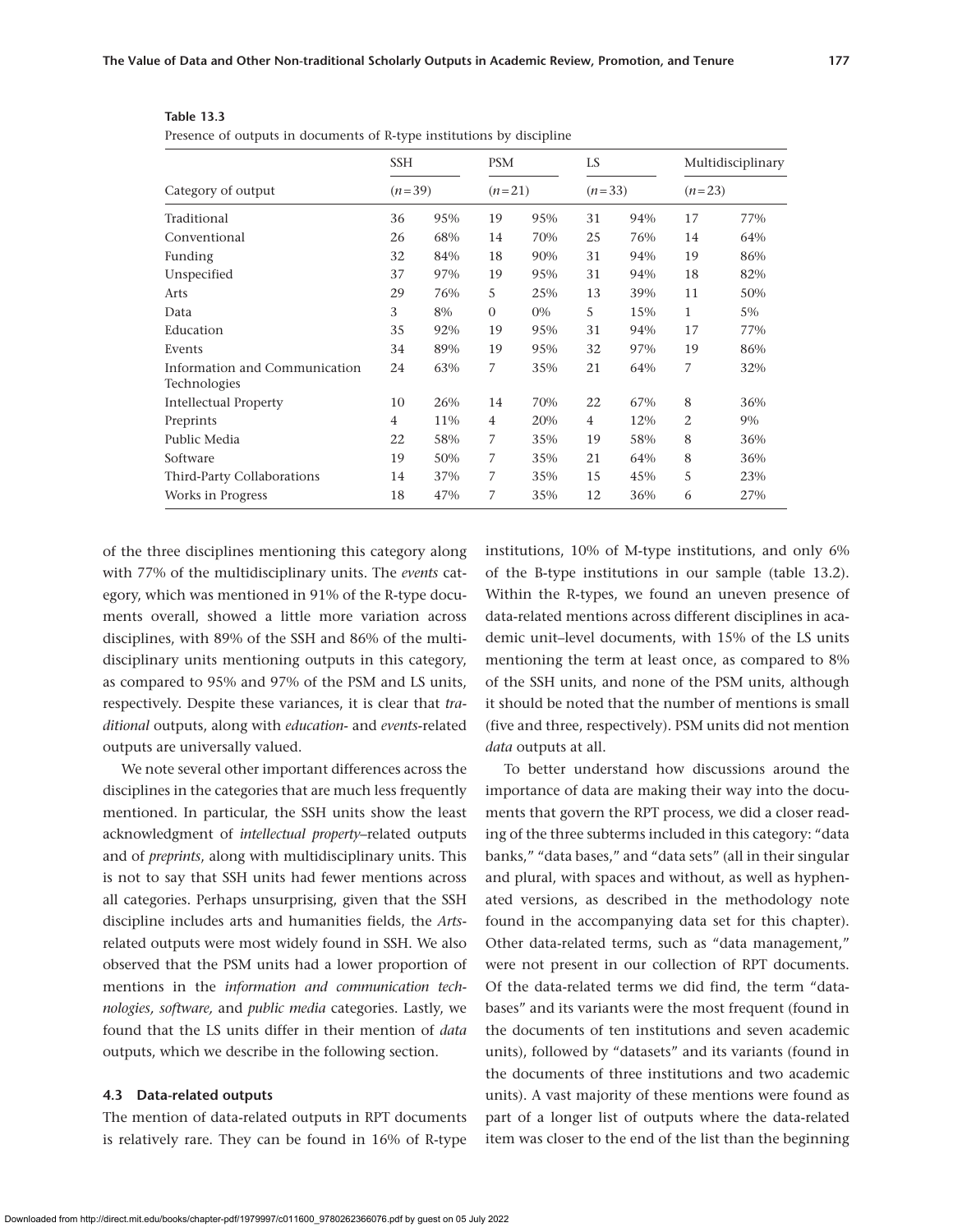and in several cases was grouped into a "new" or "alternative" category of scholarship.

For example, we found this to be the case for the institution-level documents of the University of North Carolina at Chapel Hill, which state that "academic units should recognize that evaluation of new forms of scholarship often will come after publication" (University of North Carolina at Chapel Hill 2009). The document goes on to list examples, starting with "databases" and followed by "blogs, web sites, and other forms that do not resemble traditional journal articles or monographs."

When mentions were not found in a "new" or "alternative" section of the documents, these lists often place databases following a list of more traditional outputs, which might imply a lower importance relative to these other forms. For example, at the University of Calgary, this relative importance is made explicit, with databases and software being the two least valuable of the outputs mentioned:

Promotion—scholarship will be judged, on a Departmentspecific basis, according to the quality of the research program, reflected *in roughly descending order* by the following kinds of publications: refereed books, book chapters, and articles, including major refereed research monographs; textbooks, edited books, other monographs and articles in nonrefereed journals, book chapters, book reviews; other forms of scholarship, e.g., conference papers, research grants, editorship of journals, conference organization, development of computer-assisted learning, *data bases*, software. (University of Calgary 2005; emphasis added)

However, this is not universally the case. Another unit in what is now the same faculty (Faculty of Arts) contradicts this statement by stating that: "All research, scholarship and other creative activities shall be assessed on the merits of the work, regardless of the form in which they appear. Electronic publications—whether books, articles, journals, or databases—shall be considered equivalent to more traditional forms of publications if they are subjected to the same rigor of informed peer review or appropriate refereeing" (University of Calgary 2011).

#### **5 Discussion and conclusions**

When looking across institutions in the United States and Canada, there is a great deal of diversity in the kinds of research outputs that are presented to faculty in the documents that govern the RPT processes. Our

analysis reveals that this diversity extends across institution types and disciplines. Most notably, the documents from R-type institutions offer a longer list of outputs to be considered, and within those institutions we see substantial differences in which outputs are mentioned in the documents of each discipline. This variability may be a sign that RPT processes are beginning to recognize research activities more broadly. If this is indeed the case, it is evident that this broader conception has not been adopted everywhere. On the other hand, greater specificity could be seen as a way to further constrain the outputs which are valued. Either way, traditional research outputs are universally presented to faculty as highly valued in RPT.

These two findings—the ubiquity of traditional outputs and the variability in the presence of other forms of scholarship—paint a complicated picture for those looking to understand what is valued for their academic career. Evidence suggests that in the face of ambiguous or incomplete information in the guidelines, committees revert to their own judgment and notions of disciplinary norms and expectations (Harley et al. 2010; May 2005; Schimanski & Alperin 2018). Such reliance on individual judgments of what is necessary for career advancement may be especially acute for pretenure faculty who will be evaluated by individuals from outside their institution who are less familiar with the institutional context and the corresponding guidelines. Even if internal and external evaluators rely on the documents that pertain to the candidates' RPT process, our analysis of the mentions of data-related outputs in these documents strongly suggests that new or alternative forms of scholarship (anything beyond the traditional peer-reviewed journal articles, books, and book chapters) are of lesser importance. This framing of non-traditional outputs, when they are mentioned at all, perpetuates the notion that faculty should focus on traditional research activities. In a context where faculty are asked to excel in every aspect of their work, including research, teaching, and service (Diamond & Adam 1998; Schimanski & Alperin 2018; Youn & Price 2009), and already do not spend as much time as they would like on research (Brownell 2018; Mamiseishvili, Miller, & Lee 2016), this message that some activities are less valued is likely to dissuade faculty from activities that result in non-traditional outputs. When it comes to data-related outputs and other forms of scholarship not mentioned in many RPT guidelines, it seems that while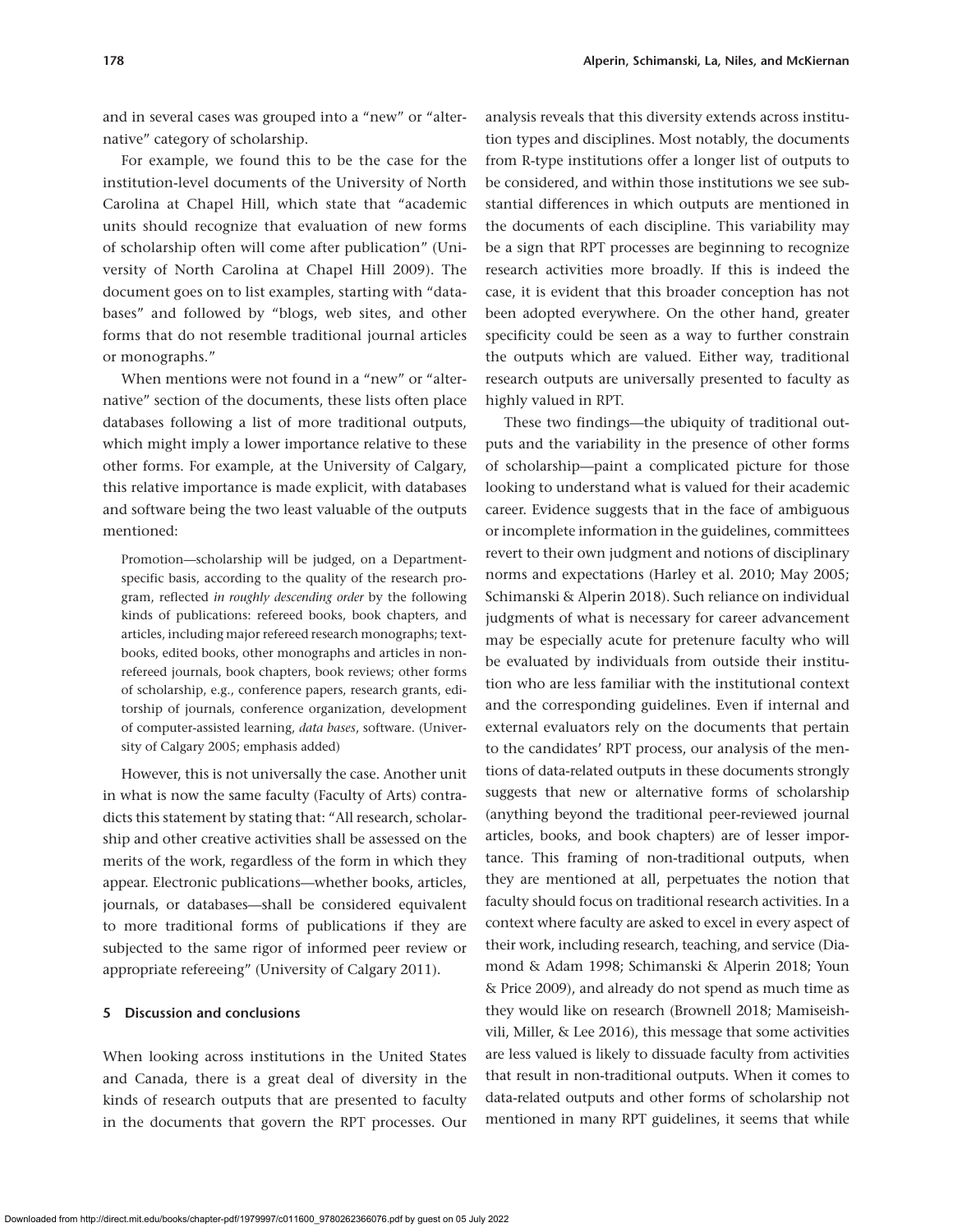institutions are not dissuading faculty from undertaking such work, it is not actively encouraged or is devalued compared to traditional outputs.

This analysis supports various claims that current incentive structures are partly to blame for a lack of evolution in the state of research communications and in the push toward open science practices (G7 Science 2017; Harley et al. 2010; Wheeler et al. 2012). The need for change is evident, for example, in the growing reproducibility crisis, where researchers cite pressure to publish and incentive structures as important contributing factors (Baker 2016; Gawne & Styles, chapter 2, this volume). In linguistics, change may also be necessary to improve the participation of historically marginalized groups, such as Indigenous communities, so that research communications can serve to revitalize Indigenous languages (Ramos & Empinotti 2017; Young 2019). While there is no commonly accepted approach to research communication and activities, our findings suggest that current RPT guidelines found in the United States and Canada have not shifted to be more inclusive of non-traditional outputs. This is especially true for new forms of scholarship such as the production of data sets or the publication of preprints, both of which are mentioned in the documents of only a small percentage of all institutions.

The research presented here provides a benchmark against which future work can be measured, but we cannot observe from this single snapshot whether these practices are changing. For instance, it is possible that RPT committees do value data-related outputs in their decisionmaking process despite their absence or low valuation in the RPT documents. It has been observed that RPT documents typically espouse some degree of vagueness or flexibility in their requirements so as to allow committees to consider other information deemed appropriate for each unique faculty member's field of study (Macfarlane 2007; Schimanski & Alperin 2018; Smesny et al. 2007). This approach might allow for M-type and B-type institutions, which mentioned fewer output types in their RPT documents, to still be inclusive in assigning value to nontraditional forms of research output. However, the lack of explicit mentions of newer output forms, such as data sets and preprints, indicates that broad acceptance of these forms is not yet observable in RPT documents.

Despite the lack of mentions of data-related items in the RPT documents we examined, scholars are actively working on enhancing the profile of data-related

endeavors in scholarship. For instance, the Make Data Count project has been working to make data a "firstclass" research product by developing a framework to standardize and collect data usage metrics. Evidence of the acceptance and valuation of data work is also visible in other ways. In the field of computational linguistics, Wieling, Rawee, and van Noord (2018) found that by 2016, most researchers were willing to share data sets with other researchers, although sharing code occurred less frequently. Researchers appear to be driven by a desire to promote the reproducibility of research findings (Berez-Kroeker et al. 2018; Wieling, Rawee, & van Noord 2018) and to make data available in standard formats that facilitate their assessment by other parties (e.g., the "Cross-Linguistic Data Formats" initiative; Forkel et al. 2018). It will take future studies to determine whether calls for a greater valuation of data-related work are having an effect, and the valuation of data and other new forms eventually become encoded in RPT documents.

That said, our findings do indicate a wide range of outputs mentioned overall. This, and the high percentage of institutions that mention certain output categories (especially among the R-types), are signs that the academic community understands and values a broad notion of faculty work, even if it falls short of acknowledging the full range of outputs explicitly. As such, and in the spirit of fostering the positive cultural change to value and reward data sharing mentioned by Gawne and Styles (chapter 2, this volume), we believe that researchers can take steps to increase the likelihood that they receive recognition for data they create, curate, or publish. Perhaps most importantly, researchers should cite these data in any materials they present for review (e.g., curriculum vitae or tenure packages). Committees are likely to place these in the larger context of scholarly work, even if not yet recognizing them to the same degree as other scholarship. Moreover, as it becomes normal for data to appear in lists of outputs, it could, in time, lead to their inclusion among the explicitly recognized outputs. To be able to do so, we recommend that everyone follow good research data management practices. Good research data management reduces the work required to curate and publish data, making it easier to continue to fulfill existing expectations from RPT committees. These suggestions, we think, are equally valid for established researchers as they are for graduate students, whom we would already advise to follow good research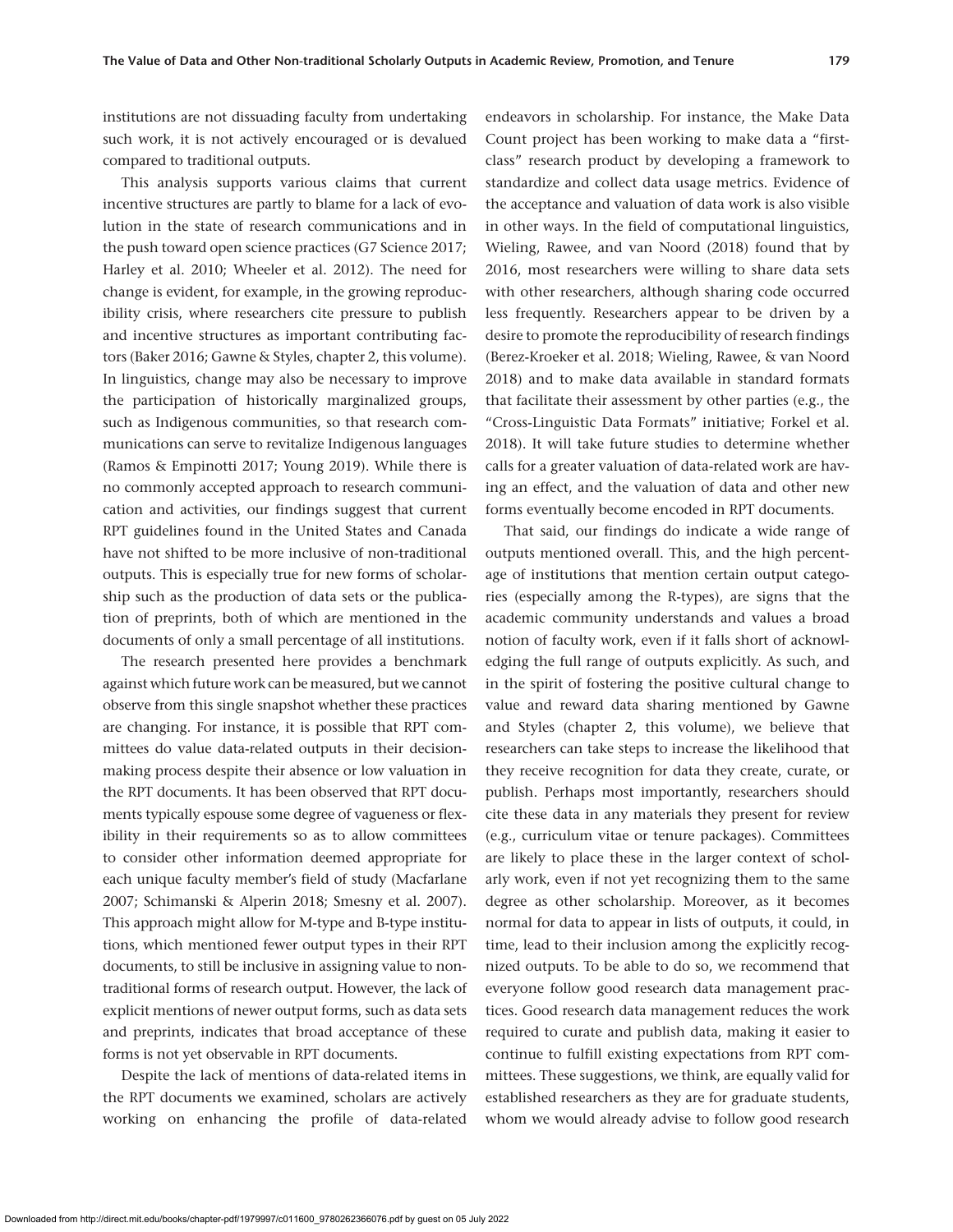data management practices and who are in a position to signal to more established colleagues that the next generation value working with data. Finally, for those who have the privilege to serve on RPT committees, we suggest that you familiarize yourself with efforts such as DORA and the Leiden Manifesto so that you can lead a conversation with your colleagues on how to recognize the diverse range of activities that make up faculty work because, as it stands today, our findings show that faculty are left navigating an uneven landscape that simultaneously values and undervalues different aspects of what they do.

## **Acknowledgments**

We would like to acknowledge the critically important work of Carol Muñoz Nieves, who spent hours poring over the documents to identify and classify the outputs found here. We would also like to thank Kendal Crawford and Lisa Matthias for their relentless efforts to collect RPT documents necessary to enable this work in the first place, as well as the editors, two anonymous reviewers, and Daniella Lowenberg for their thoughtful feedback on earlier versions of this manuscript. Finally, we need to thank and acknowledge the OpenCon community who brought us together, and whose work inspires and invigorates us year after year.

#### **Note**

1. While the Linguistics Society of America refers to "speech communities," the diversity also includes communities for languages which are not spoken. Available at: [https://www](https://www.linguisticsociety.org/resource/resolution-recognizing-scholarly-merit-language-documentation) [.linguisticsociety.org/resource/resolution-recognizing-scholarly](https://www.linguisticsociety.org/resource/resolution-recognizing-scholarly-merit-language-documentation) [-merit-language-documentation.](https://www.linguisticsociety.org/resource/resolution-recognizing-scholarly-merit-language-documentation)

#### **References**

Acker, Sandra, and Michelle Webber. 2016. Discipline and publish: The tenure review process in Ontario universities. In *Assembling and Governing the Higher Education Institution*, ed. Lynette Schultz and Melody Viczko, 233–255. Palgrave Studies in Global Citizenship Education and Democracy. London: Palgrave Macmillan. [https://doi.org/10.1057/978-1-137-52261](https://doi.org/10.1057/978-1-137-52261-0_13)  $-0$ <sup>13.</sup>

Adler, Robert, John Ewing, and Peter Taylor. 2009. Citation statistics. *Statistical Science* 24 (1): 1–14. [https://doi.org/10.1214/09](https://doi.org/10.1214/09-STS285) [-STS285](https://doi.org/10.1214/09-STS285).

Alperin, Juan Pablo, Carol Muñoz Nieves, Lesley A. Schimanski, Gustavo E. Fischman, Meredith T. Niles, and Erin C. McKiernan. 2019. How significant are the public dimensions of faculty work in review, promotion and tenure documents? *ELife* 8 (February). [https://doi.org/10.7554/eLife.42254.](https://doi.org/10.7554/eLife.42254)

Alperin, Juan Pablo, Carol Muñoz Nieves, Lesley Schimanski, Erin C. McKiernan, and Meredith T. Niles. 2018. Terms and concepts found in tenure and promotion guidelines from the US and Canada. [https://doi.org/10.7910/DVN/VY4TJE.](https://doi.org/10.7910/DVN/VY4TJE)

Baker, Monya. 2016. 1,500 scientists lift the lid on reproducibility. *Nature News* 533 (7604): 452.<https://doi.org/10.1038/533452a>.

Berez-Kroeker, Andrea L., Lauren Gawne, Susan Smythe Kung, Barbara F. Kelly, Tyler Heston, Gary Holton, Peter Pulsifer, et al. 2018. Reproducible research in linguistics: A position statement on data citation and attribution in our field. *Linguistics* 56 (1): 1–18. [https://doi.org/10.1515/ling-2017-0032.](https://doi.org/10.1515/ling-2017-0032)

Blankstein, Melissa, and Christine Wolff-Eisenberg. 2019. Ithaka S+R US faculty survey 2018. [https://doi.org/10.18665/sr.311199.](https://doi.org/10.18665/sr.311199)

Brembs, Björn. 2018. Prestigious science journals struggle to reach even average reliability. *Frontiers in Human Neuroscience* 12:37. [https://doi.org/10.3389/fnhum.2018.00037.](https://doi.org/10.3389/fnhum.2018.00037)

Brownell, Claire. 2018. Canadian university professors spend roughly half of their time on teaching. *Maclean's*, May 17, 2018. [https://www.macleans.ca/education/canadian-university](https://www.macleans.ca/education/canadian-university-professors-spend-equal-amounts-of-time-on-teaching-and-non-teaching-work/) [-professors-spend-equal-amounts-of-time-on-teaching-and-non](https://www.macleans.ca/education/canadian-university-professors-spend-equal-amounts-of-time-on-teaching-and-non-teaching-work/) [-teaching-work/.](https://www.macleans.ca/education/canadian-university-professors-spend-equal-amounts-of-time-on-teaching-and-non-teaching-work/)

Cabrera, Daniel, Bryan S. Vartabedian, Robert J. Spinner, Barbara L. Jordan, Lee A. Aase, and Farris K. Timimi. 2017. More than likes and tweets: Creating social media portfolios for academic promotion and tenure. *Journal of Graduate Medical Education* 9 (4): 421–425. <https://doi.org/10.4300/JGME-D-17-00171.1>.

Carnegie Foundation for the Advancement of Teaching. 2015. *The Carnegie Classification of Institutions of Higher Education* (website). [http://carnegieclassifications.iu.edu/.](http://carnegieclassifications.iu.edu/) Accessed September 17, 2018.

Coonin, Bryna, and Leigh Younce. 2009. Publishing in open access journals in the social sciences and humanities: Who's doing it and why. In *ACRL Fourteenth National Conference*, 85–94. [http://www.ala.org/acrl/sites/ala.org.acrl/files/content](http://www.ala.org/acrl/sites/ala.org.acrl/files/content/conferences/confsandpreconfs/national/seattle/papers/85.pdf) [/conferences/confsandpreconfs/national/seattle/papers/85](http://www.ala.org/acrl/sites/ala.org.acrl/files/content/conferences/confsandpreconfs/national/seattle/papers/85.pdf) [.pdf](http://www.ala.org/acrl/sites/ala.org.acrl/files/content/conferences/confsandpreconfs/national/seattle/papers/85.pdf).

Dennis, Alan R., Joseph S. Valacich, Mark A. Fuller, and Christoph Schneider. 2006. Research standards for promotion and tenure in information systems. *MIS Quarterly* 30 (1): 1–12. [https://doi.org/10.2307/25148714.](https://doi.org/10.2307/25148714)

Diamond, Robert M., and Bronwyn E. Adam. 1998. *Changing Priorities at Research Universities: 1991–1996*. Syracuse, NY: Syracuse University.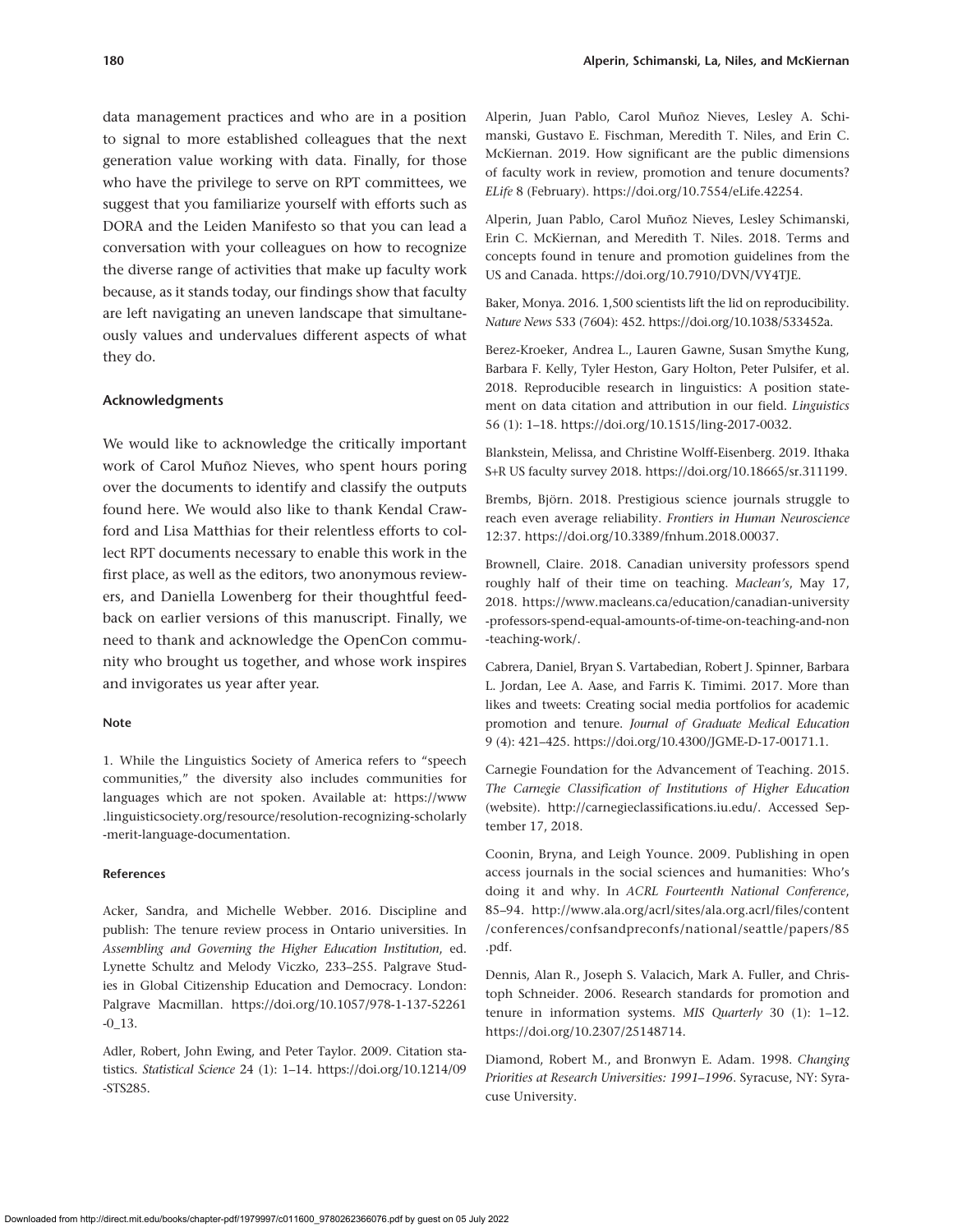DORA. n.d. Signers—DORA. San Francisco declaration on research assessment. [https://sfdora.org/signers/.](https://sfdora.org/signers/) Accessed February 24, 2018.

Eidelman, Scott, and Christian S. Crandall. 2012. Bias in favor of the status quo. *Social and Personality Psychology Compass* 6 (3): 270–281.<https://doi.org/10.1111/j.1751-9004.2012.00427.x>.

Estabrook, Leigh, and Bijan Warner. 2003. *The Book as the Gold Standard for Tenure and Promotion in the Humanistic Disciplines*. Committee on Institutional Cooperation. [http://citeseerx.ist](http://citeseerx.ist.psu.edu/viewdoc/summary?doi=10.1.1.180.546) [.psu.edu/viewdoc/summary?doi=10.1.1.180.546.](http://citeseerx.ist.psu.edu/viewdoc/summary?doi=10.1.1.180.546)

Foos, Annabelle, Mary Anne Holmes, and Suzanne O'Connell. 2004. What does it take to get tenure? *Papers in the Geosciences*, paper 88. [https://digitalcommons.unl.edu/cgi/viewcontent.cgi](https://digitalcommons.unl.edu/cgi/viewcontent.cgi?article=1087&context=geosciencefacpub) [?article=1087&context=geosciencefacpub](https://digitalcommons.unl.edu/cgi/viewcontent.cgi?article=1087&context=geosciencefacpub). Accessed December 7, 2020.

Forkel, Robert, Johann-Mattis List, Simon J. Greenhill, Christoph Rzymski, Sebastian Bank, Michael Cysouw, Harald Hammarström, Martin Haspelmath, Gereon A. Kaiping, and Russell D. Gray. 2018. Cross-Linguistic Data Formats, advancing data sharing and re-use in comparative linguistics. *Scientific Data* 5 (October): 180205. [https://doi.org/10.1038/sdata.2018.205.](https://doi.org/10.1038/sdata.2018.205)

G7 Science. 2017. G7 science ministers meeting declaration. [http://www.g7italy.it/sites/default/files/documents/G7%20](http://www.g7italy.it/sites/default/files/documents/G7%20Science%20Communiqu%c3%a9_1/index.pdf) [Science%20Communiqu%c3%a9\\_1/index.pdf.](http://www.g7italy.it/sites/default/files/documents/G7%20Science%20Communiqu%c3%a9_1/index.pdf)

Gardner, Susan K., and Daniela Veliz. 2014. Evincing the ratchet: A thematic analysis of the promotion and tenure guidelines at a striving university. *Review of Higher Education* 38 (1): 105–132. <https://doi.org/10.1353/rhe.2014.0045>.

Gorgolewski, Krzysztof, Daniel S. Margulies, and Michael P. Milham. 2013. Making data sharing count: A publication-based solution. *Frontiers in Neuroscience* 7:9. [https://doi.org/10.3389](https://doi.org/10.3389/fnins.2013.00009) [/fnins.2013.00009.](https://doi.org/10.3389/fnins.2013.00009)

Harley, Diane, Sophia Krzys Acord, Sarah Earl-Novell, Shannon Lawrence, and C. Judson King. 2010. Assessing the future landscape of scholarly communication: An exploration of faculty values and needs in seven disciplines. *Center for Studies in Higher Education*, January. [http://escholarship.org/uc/item](http://escholarship.org/uc/item/15x7385g) [/15x7385g.](http://escholarship.org/uc/item/15x7385g)

Hicks, Diana, Paul Wouters, Ludo Waltman, Sarah de Rijcke, and Ismael Rafols. 2015. Bibliometrics: The Leiden Manifesto for research metrics. *Nature News* 520 (7548): 429. [https://doi](https://doi.org/10.1038/520429a) [.org/10.1038/520429a.](https://doi.org/10.1038/520429a)

Kaplan, Frédéric. 2015. A map for big data research in digital humanities. *Frontiers in Digital Humanities* 2:1. [https://doi.org](https://doi.org/10.3389/fdigh.2015.00001) [/10.3389/fdigh.2015.00001](https://doi.org/10.3389/fdigh.2015.00001).

Kim, Youngseek, and Melissa Adler. 2015. Social scientists' data sharing behaviors: Investigating the roles of individual motivations, institutional pressures, and data repositories. *International Journal of Information Management* 35 (4): 408–418. [https://doi.org/10.1016/j.ijinfomgt.2015.04.007.](https://doi.org/10.1016/j.ijinfomgt.2015.04.007)

Kim, Youngseek, and Jeffrey M. Stanton. 2016. Institutional and individual factors affecting scientists' data-sharing behaviors: A multilevel analysis. *Journal of the Association for Information Science and Technology* 67 (4): 776–799. [https://doi.org/10.1002/asi](https://doi.org/10.1002/asi.23424) [.23424](https://doi.org/10.1002/asi.23424).

King, C. Judson, Diane Harley, Sarah Earl-Novell, Jennifer Arter, Shannon Lawrence, and Irene Perciali. 2006. Scholarly communication: Academic values and sustainable models. *Center for Studies in Higher Education*, July. [http://escholarship](http://escholarship.org/uc/item/4j89c3f7) [.org/uc/item/4j89c3f7](http://escholarship.org/uc/item/4j89c3f7).

Liner, Gaines H., and Ellen Sewell. 2009. Research requirements for promotion and tenure at PhD granting departments of economics. *Applied Economics Letters* 16 (8): 765–768. [https://](https://doi.org/10.1080/13504850701221998) [doi.org/10.1080/13504850701221998](https://doi.org/10.1080/13504850701221998).

Macfarlane, Bruce. 2007. Defining and rewarding academic citizenship: The implications for university promotions policy. *Journal of Higher Education Policy and Management* 29 (3): 261– 273.<https://doi.org/10.1080/13600800701457863>.

Malsch, Bertrand, and Sophie Tessier. 2015. Journal ranking effects on junior academics: identity fragmentation and politicization. *Critical Perspectives on Accounting* 26 (February): 84–98. [https://doi.org/10.1016/j.cpa.2014.02.006.](https://doi.org/10.1016/j.cpa.2014.02.006)

Mamiseishvili, Ketevan, Michael T. Miller, and Donghun Lee. 2016. Beyond teaching and research: Faculty perceptions of service roles at research universities. *Innovative Higher Education* 41 (4): 273–285. [https://doi.org/10.1007/s10755-015](https://doi.org/10.1007/s10755-015-9354-3) [-9354-3.](https://doi.org/10.1007/s10755-015-9354-3)

Margolis, Ronald, Leslie Derr, Michelle Dunn, Michael Huerta, Jennie Larkin, Jerry Sheehan, Mark Guyer, and Eric D. Green. 2014. The National Institutes of Health's Big Data to Knowledge (BD2K) initiative: Capitalizing on biomedical big data. *Journal of the American Medical Informatics Association* 21 (6): 957–958.<https://doi.org/10.1136/amiajnl-2014-002974>.

Marx, Vivien. 2013. The big challenges of big data. *Nature* 498: 255–260.<https://www.nature.com/articles/498255a>.

May, Daniel C. 2005. The nature of school of education faculty work and materials for promotion and tenure at a major research university. EdD dissertation, University of Pittsburgh. [http://d-scholarship.pitt.edu/7274/1/DansETD2.pdf.](http://d-scholarship.pitt.edu/7274/1/DansETD2.pdf)

McKiernan, Erin C., Philip E. Bourne, C. Titus Brown, Stuart Buck, Amye Kenall, Jennifer Lin, Damon McDougall, et al. 2016. Point of view: How open science helps researchers succeed. *ELife* 5:e16800. [https://doi.org/10.7554/eLife.16800.](https://doi.org/10.7554/eLife.16800)

McKiernan, Erin C., Lesley A. Schimanski, Carol Muñoz Nieves, Lisa Matthias, Meredith T. Niles, and Juan Pablo Alperin. 2019. Use of the Journal Impact Factor in academic review, promotion,